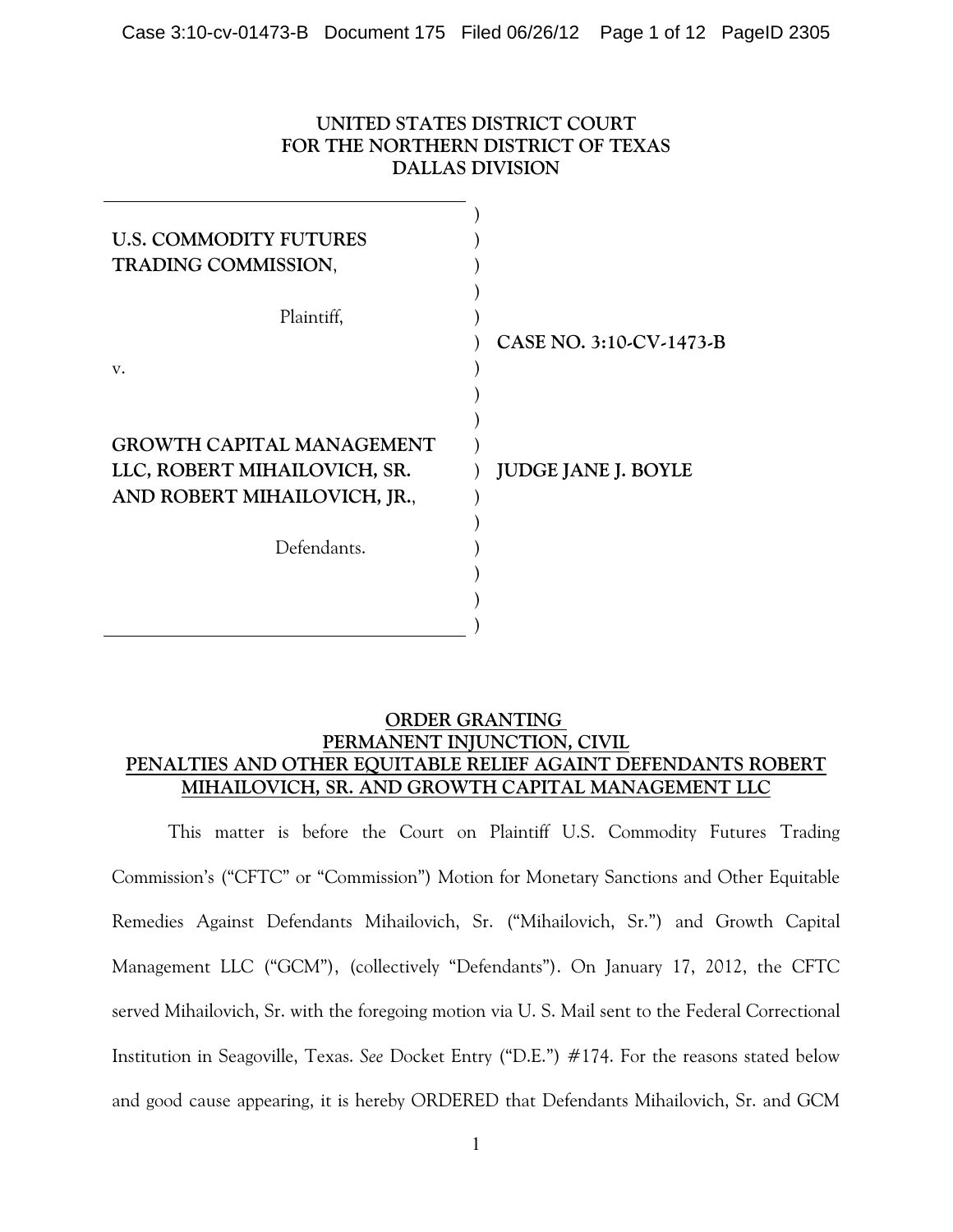shall be subject to a permanent injunction, shall pay restitution, disgorge ill-gotten gains, and pay a civil monetary penalty as set forth below.

# **I. SUMMARY**

On July 27, 2010, the CFTC filed a complaint and accompanying documents against three defendants, GCM, Mihailovich, Sr., and Robert Mihailovich, Jr. ("Mihailovich, Jr."). Plaintiff CFTC has alleged that GCM and Mihailovich, Sr. fraudulently solicited over \$30 million from approximately 93 customers to open individual managed accounts and trade on-exchange commodity futures and off-exchange foreign currency ("forex") on a managed or leveraged basis. Docket Entry "D.E." # 1. Additionally, Plaintiff CFTC has alleged that: Mihailovich Jr. made false statements and omissions in GCM's required regulatory filings to the National Futures Association ("NFA"); Mihailovich, Sr. operated improperly as an unregistered Associated Person ("AP") and Commodity Trading Advisor ("CTA"); and, GCM allowed Sr. to remain improperly affiliated with GCM even though he had failed to register with the NFA. *Id.*

By the above described well-pleaded allegations, Defendant Mihailovich, Sr. violated Sections  $4b(a)(1)(A)$  and  $(C)$ ,  $4b(a)(2)(A)$  and  $(C)$ , and  $4o(1)$ , of the Commodity Exchange Act ("Act"), as amended by the Food, Conservation, and Energy Act of 2008, Pub. L. No. 110-246, Title XIII (the CFTC Reauthorization Act of 2008 ("CRA")), §§ 13101-13204, 122 Stat. 1651 (enacted June 18, 2008), and the Dodd-Frank Wall Street Reform and Consumer Protection Act of 2010 ("Dodd-Frank Act"), Pub. L. No. 111-203, Title VII (the Wall Street Transparency and Accountability Act of 2010), §§ 701-774, 124 Stat. 1376 (enacted July 21, 2010), to be codified at 7 U.S.C. §§ 1 *et seq*., and the Commission Regulations ("Regulations") promulgated thereunder, 17 C.F.R. § 1.1 *et seq.* (2011). In soliciting prospective GCM managed account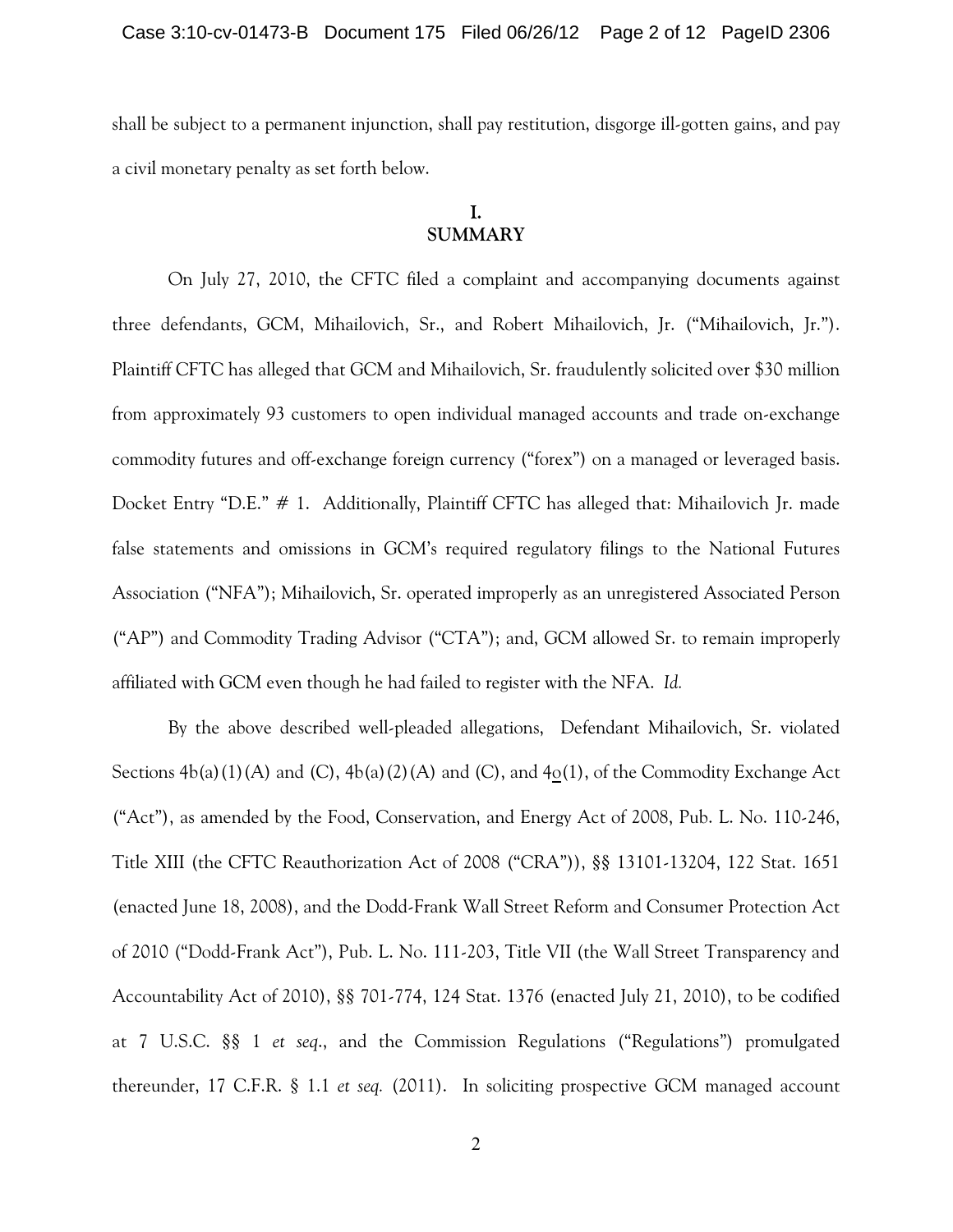#### Case 3:10-cv-01473-B Document 175 Filed 06/26/12 Page 3 of 12 PageID 2307

customers for commodity futures trading, or supervising the solicitation activities of others, Mihailovich, Sr. was required to be registered as an AP of GCM. Mihailovich, Sr. was not registered as an AP of GCM in violation of Section 4k(3) of the Act. In advising and directing the trading of GCM customers' individual commodity futures trading accounts for compensation prior to and after the formation of GCM, Mihailovich, Sr. acted as a CTA without being registered as required in violation of Section 4m(1) of the Act. Finally, Mihailovich, Sr. is liable for the violations of GCM as he is a controlling person of GCM and knowingly induced GCM's behavior and failed to act in good faith.<sup>1</sup>

Initially, all three of the Defendants were represented by counsel. However, counsel for the Defendants filed a motion to withdraw from representation and the Court granted these motions on January 6, 2011. Docket Entry ("D.E.") # 58. In the wake of that withdrawal, the Court ordered corporate Defendant GCM to obtain representation. D.E. # 59. GCM failed to obtain counsel by the ordered date, and accordingly, on March 15, 2011, the Court entered default judgment against GCM, but did not address monetary sanctions or equitable remedies. D.E.  $\#$  67.

During the course of discovery, Defendant Mihailovich, Sr. engaged in a pattern of willfulness and bad faith. Defendant Mihailovich, Sr. failed to attend a number of Court-ordered hearings, repeatedly failed to abide by Court Orders, failed to communicate with Plaintiff CFTC, failed to appear or respond to his scheduled deposition, and failed to respond to written discovery

 $^1$  On March 15, 2011, this Court held that Plaintiff CFTC was to have JUDGMENT against GCM. D.E. #67. GCM's violations as charged, and as **adjudged** are: Sections 4k(3), 6(c) and 9(a)(3) of the Act, 7 U.S.C. §§ 4k, 6k(1), 9, 15 and 13(a)(3) (2006), and Regulation 3.10(a)(2), 17 C.F.R. § 3.10(a)(2) (2010). In addition, as with Mihailovich, Sr., GCM is adjudged with the following violations: Sections  $4b(a)(1)(A)$ and (C) and 4b(a)(2)(A) and (C) of the Commodity Exchange Act ("Act"), to be codified at 7 U.S.C. §§  $6b(a)(2)(A)$  and (C), and Section  $4o(1)$  of the Act, 7 U.S.C.  $6o(1)$ .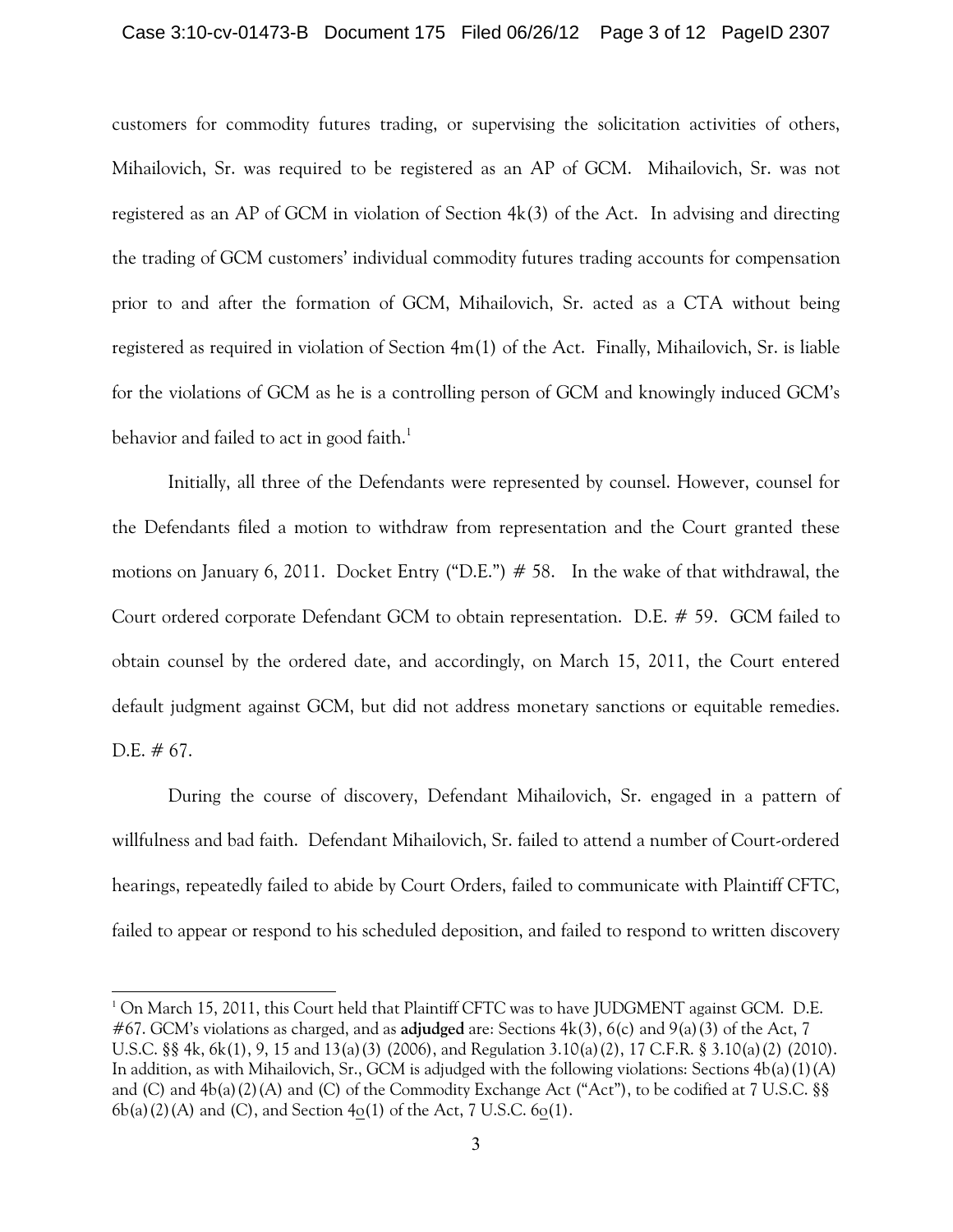#### Case 3:10-cv-01473-B Document 175 Filed 06/26/12 Page 4 of 12 PageID 2308

requests. Due to Defendant Mihailovich, Sr.'s continued flouting of Court discovery Orders, Plaintiff moved for default judgment pursuant to Fed. R. Civ. P. 37, which was denied. On October 31, 2011, the Court entered an Order to Show Cause to Defendant Mihailovich, instructing him to provide explanation as to why he had failed to comply with the Court's discovery orders and warning him that failure to show cause could result in default judgment. D.E. #141. Defendant Mihailovich, Sr. failed to reply by the deadline set in the Order to Show Cause. After the expiration of the Show Cause deadline, Plaintiff CFTC renewed its Motion for Default Judgment. On November 22, 2011, the Court entered an Order holding that Plaintiff CFTC shall have judgment from Defendant Mihailovich, Sr. D.E. # 145.

## **II. STATUTORY AND EQUITABLE RELIEF ARE APPROPRIATE WHEN COURT ORDERS DEFAULT JUDGMENT**

The Commission has requested that the Court enter an Order that: permanently enjoins Defendants from committing further violations of the Act and Regulations as charged and from engaging in certain commodity related activities; requires that Defendants, on a joint and several liable basis, make restitution to the customers fraudulently solicited who experienced net losses; requires that Defendants to disgorge the management fees received through GCM from fraudulently solicited customers; and impose a civil monetary penalty ("CMP") against the Defendants on a joint and several liable basis.

The Commission's request is well-received. Defendants Mihailovich, Sr. and GCM are liable for violations of the Act as detailed in Plaintiff CFTC's complaint. D.E. #1. The default judgment conclusively established their liability regardless of whether it comes within the context of a Defendant failing to answer a complaint or as a sanction. *See Leedo Cabinetry v. James Sales & Distribution, Inc.*, 157 F.3d 410, 414 (5th Cir. 1998) (holding that default judgment after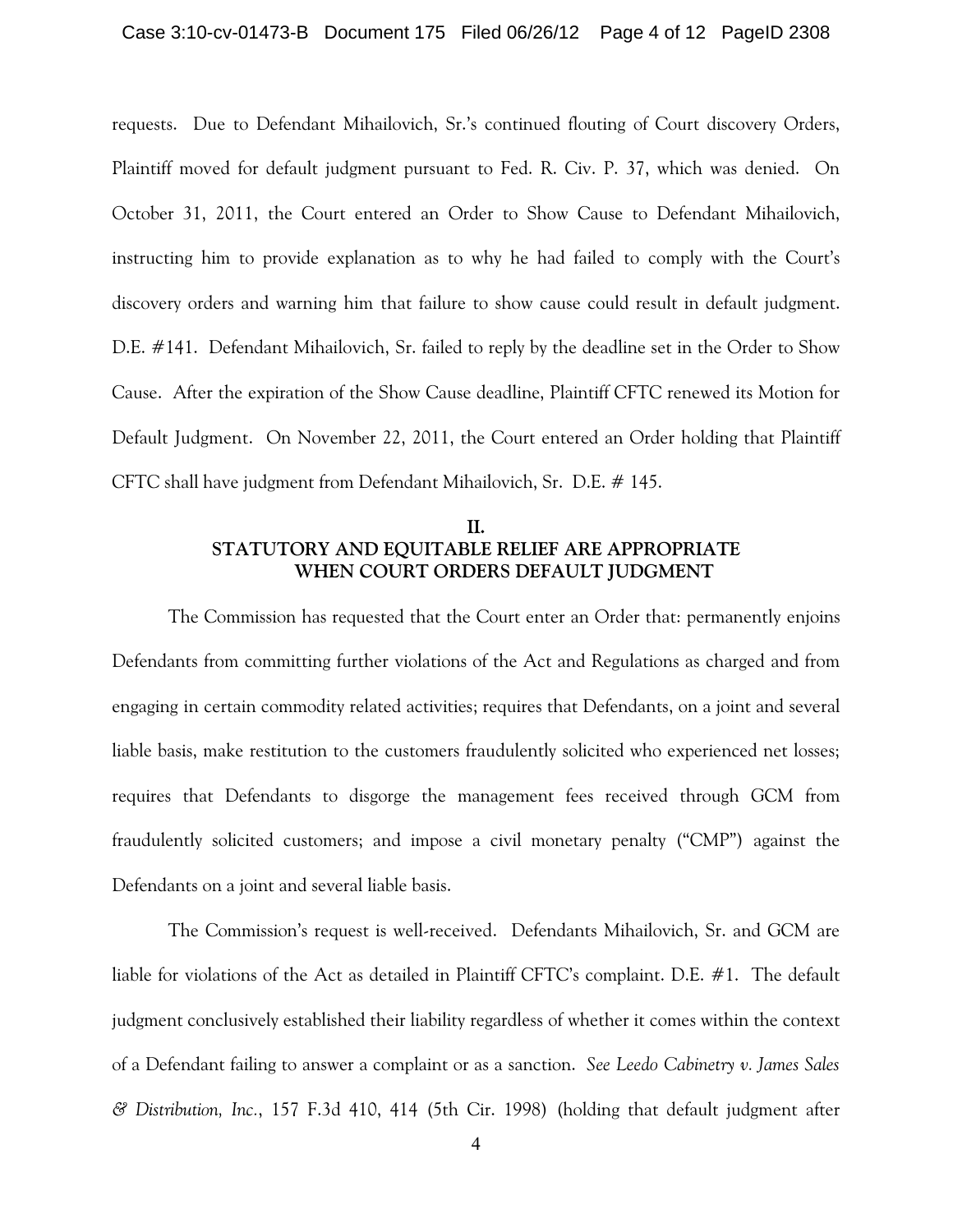#### Case 3:10-cv-01473-B Document 175 Filed 06/26/12 Page 5 of 12 PageID 2309

failure to answer is a judgment on the merits ending the defendant's right to challenge liability); *see also United States v. Shipco General*, 814 F.2d 1011, 1014 (5th Cir. 1987).

By defaulting, "a defendant 'admits the plaintiff's well-pleaded allegations of fact, is concluded on those facts by the judgment, and is barred from contesting on appeal the facts thus established.'" *Compass Bank v. Villarreal, et. al.*, 2011 WL 1740270 at \* 6 (S.D. Tex. May 5, 2011) (slip copy), quoting *Nishimatsu Constr. Co. v. Houston Nat'l Bank*, 515 F.2d 1200, 1206 (5th Cir. 1975) (cited in *CJC Holdings v. Wright & Lato, Inc.*, 979 F.2d 60, 66 n. 4 (5th Cir. 1992)). "This principle applies regardless of whether default is entered as a discovery sanction or for failure to defend." *Microsoft Corp. v. Computer Care Center, Inc.*, 2008 WL 4179653 (E.D.N.Y. Sept. 10, 2008) citing *Bambu Sales, Inc. v. Ozak Trading Inc.,* 58 F.3d 849, 854 (2d Cir. 1995) (holding that Rule 37 established liability). However, the Court is "obliged to limit the default judgment to the claims supported by the facts set forth in the claimant's pleading." *Compass Bank,* 2011 WL 1740270 at \* 6.

In the present case, the Court has entered default judgment against Defendants GCM and Mihailovich, Sr. conclusively establishing their liability for the acts and omissions as detailed in Plaintiff CFTC's Complaint.<sup>2</sup> Moreover, Plaintiff CFTC has provided ample facts within its well-pleaded complaint to support all of the claims brought against the Defendants.

Because liability has been established *via* default judgment against Defendants GCM and Mihailovich, Sr., the Court may also award monetary sanctions as well as other remedies to Plaintiff CFTC. *See e.g., See Leedo*, 157 F.3d 410 at 414 (affirming award of \$171,713.49 in sanctions upon default judgment); *James v. Frame*, 6 F.3d 307, 311 (5th Cir. 1993) (affirming

<sup>&</sup>lt;sup>2</sup> In their respective Motions to Dismiss, Defendants challenged Plaintiff CFTC's Complaint as poorly pleaded. D.E. ## 22, 25. The Court denied these Motions to Dismiss on March 11, 2011. D.E. ## 65, 66.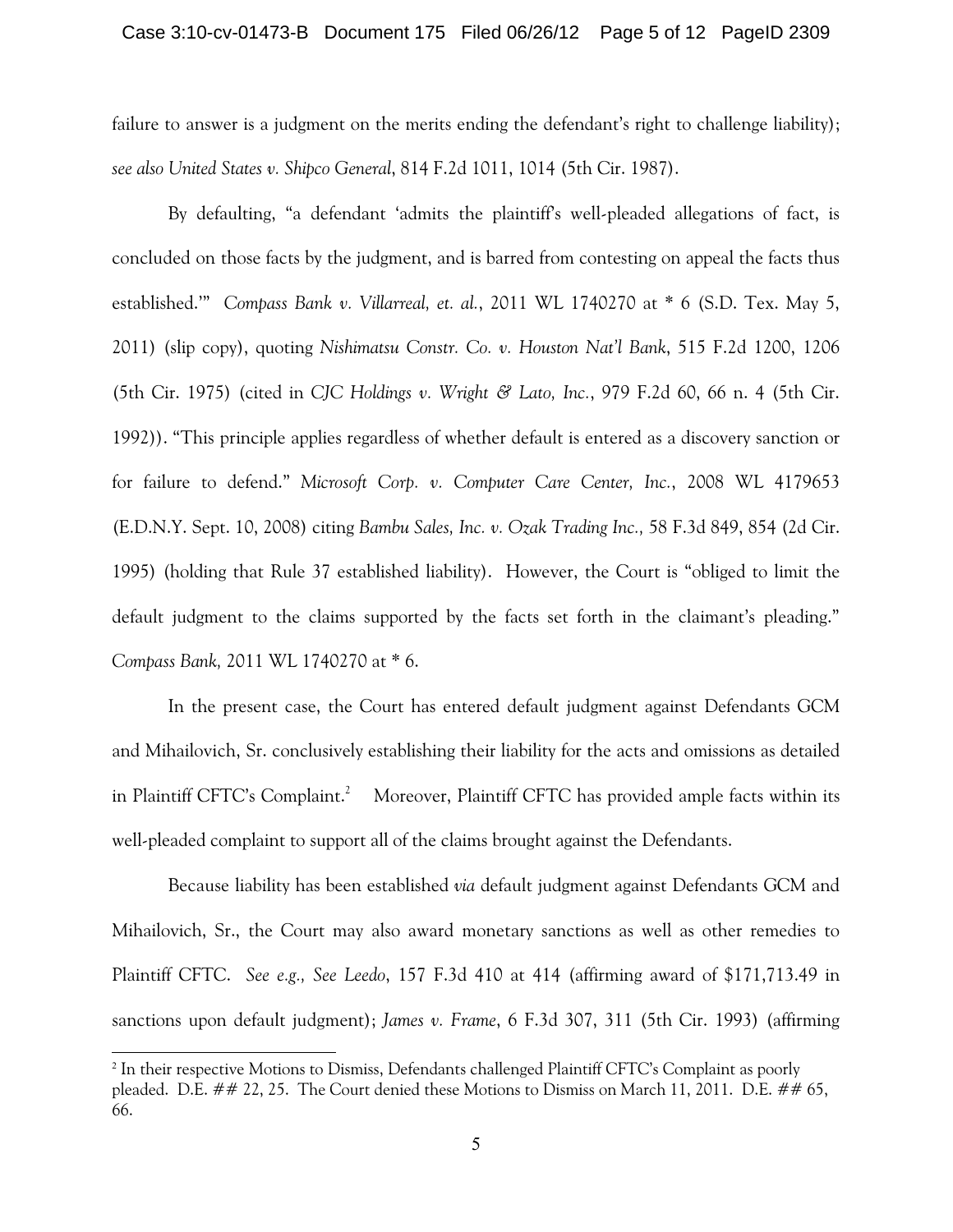#### Case 3:10-cv-01473-B Document 175 Filed 06/26/12 Page 6 of 12 PageID 2310

award of \$10.2 million default judgment entered as sanction after repeated discovery abuses). In the context of default judgment as sanction, a trial court normally may not award monetary sanctions without an evidentiary hearing. *James*, 6 F.3d at 311 (citing *United Artists Corp. v. Freeman*, 605 F.2d 854, 857 (5th Cir. 1979)). However, that rule is "subject to an exception where the amount claimed is a liquidated sum *or one capable of mathematical calculation*." *Id.* (emphasis added).

In addition to the facts as contained in its well-pleaded Complaint, Plaintiff CFTC has provided the Court with affidavit support for the injunctive relief and monetary sanctions it seeks against Defendants Mihailovich, Sr. and  $GCM<sup>3</sup>$  in a manner that allows the Court to verify through non-complex mathematical calculation the proposed monetary sanctions without separate hearing. *See attached Declaration of Investigator Michelle Bougas*. Accordingly, the Court has ample support in the record to determine the appropriate permanent injunctive relief, monetary sanctions, and equitable relief without need for an additional hearing.

The Court hereby issues a final order of permanent injunction, that also provides for restitution, disgorgement, a civil monetary penalty and ancillary equitable relief pursuant to Section 6c of the Act, 7 U.S.C. § 13a-1 (2006), as set forth herein.

## **III. ORDER**

## It is **HEREBY ORDERED THAT**:

1. The Commission's Motion for Default Judgment, Permanent Injunction, Civil Penalties and Other Equitable Relief is **GRANTED**;

<sup>&</sup>lt;sup>3</sup> Due to Plaintiff CFTC's allegations that Mihailovich, Sr. was the controlling person of corporate Defendant GCM, Defendants should be jointly and severally liable for any monetary sanctions entered as judgment.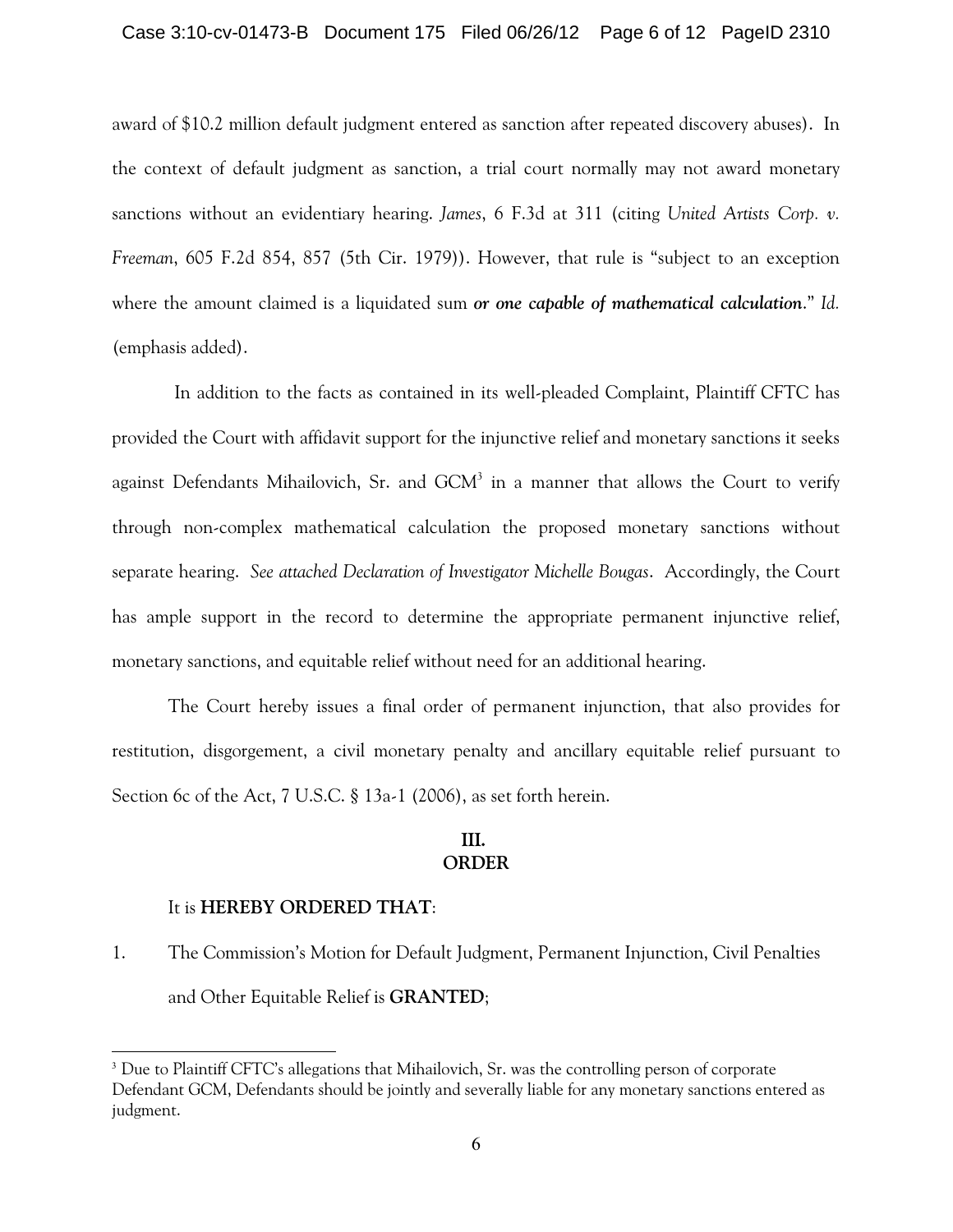# **PERMANENT INJUNCTION**

# 2. **IT IS FURTHER ORDERED THAT** Defendants GCM and Mihailovich, Sr.

are permanently restrained, enjoined and prohibited from:

- A. further violations of Sections  $4b(a)(2)(A)$  and  $(C)$ ;  $4b(a)(1)(A)$  and  $(C)$ ;  $4o(1)$ ;  $4k(3)$ ; and,  $4m(1)$  as amended by the CRA and the Dodd-Frank Act, to be codified at 7 U.S.C. § 6;
- B. trading on or subject to the rules of any registered entity, as that term is defined in Section 1a of the Act, as amended by the CRA and the Dodd-Frank Act, to be codified at 7 U.S.C. § 1a, for their own account, for any account in which either Defendant has a direct interest or indirect interest, or for any other account for or on behalf of any other person or entity, whether by power of attorney or otherwise;
- C. entering into any transactions involving commodity futures, options on commodity futures, commodity options (as that term is defined in Regulation 32.1(b)(1), 17 C.F.R. § 32.1(b)(1) (2011)) ("commodity options"), and/or foreign currency (as described in Sections  $2(c)(2)(B)$  and  $2(c)(2)(C)(i)$  of the Act, as amended, to be codified at 7 U.S.C. §§  $2(c)(2)(B)$  and  $2(c)(2)(C)(i)$  ("forex contracts") for either Defendants' own personal account or for any account in which either Defendant has a direct or indirect interest;
- D. having any commodity futures, options on commodity futures, commodity options, and/or forex contracts traded on his behalf;
- E. controlling or directing the trading for or on behalf of any other person or entity, whether by power of attorney or otherwise, in any account involving commodity futures, options on commodity futures, commodity options, and/or forex contracts;
- F. soliciting, receiving or accepting any funds from any person for the purpose of purchasing or selling any commodity futures, options on commodity futures, commodity options, and/or forex contracts;
- G. applying for registration or claiming exemption from registration with the Commission in any capacity, and engaging in any activity requiring such registration or exemption from registration with the Commission except as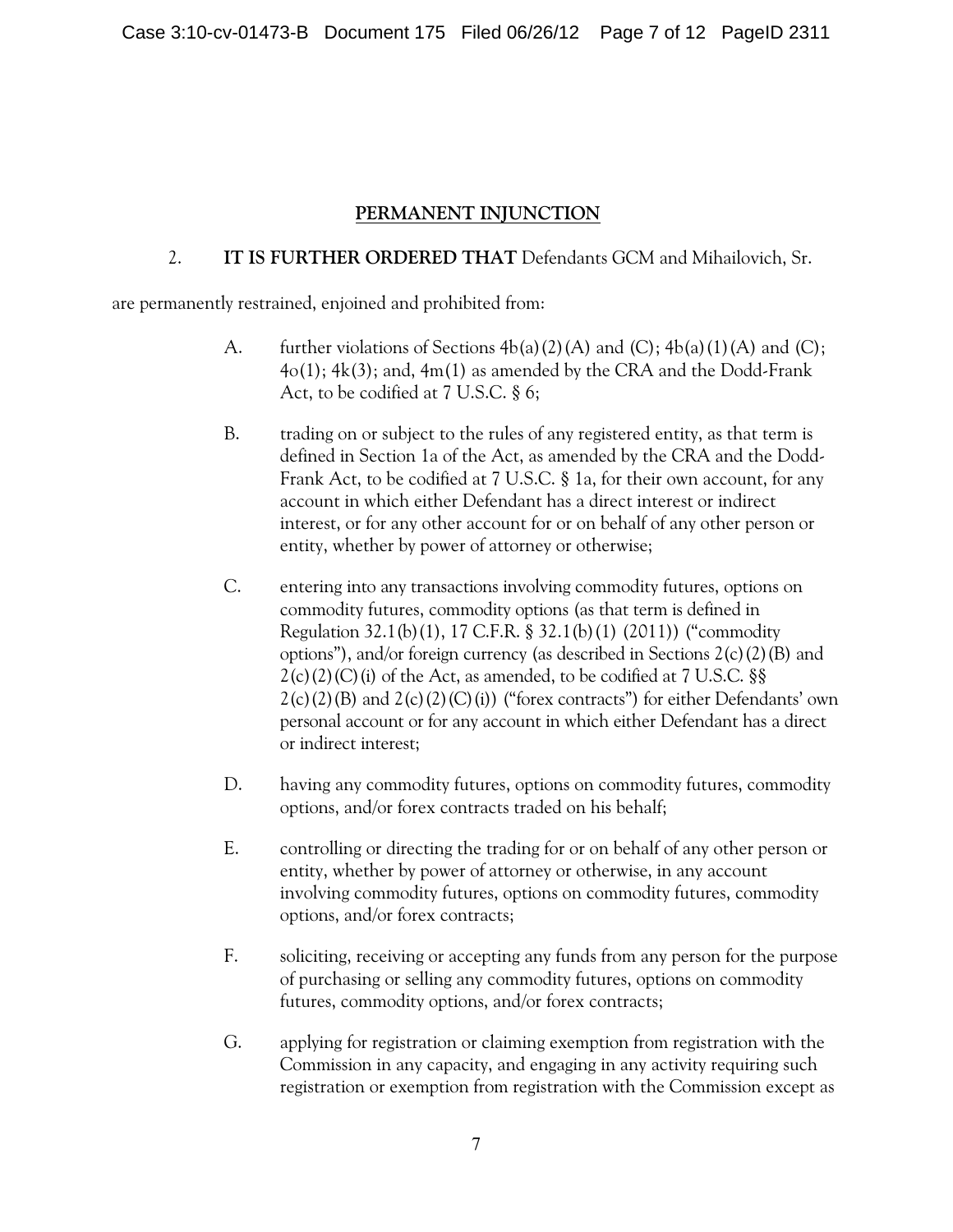provided for in Regulation 4.14(a)(9), 17 C.F.R. § 4.14(a)(9) (2011); and/or

H. acting as a principal (as that term is defined in Regulation 3.1(a), 17 C.F.R. § 3.1(a) (2011)), agent, officer or employee of any person registered, required to be registered, or exempted from registration or with the Commission, except as provided for in Regulation 4.14(a)(9), 17 C.F.R.  $\S$  4.14(a)(9) (2011);

## **RESTITUTION**

## 3. **IT IS FURTHER ORDERED THAT** Defendants Mihailovich, Sr. and GCM are

jointly and severally liable to pay restitution in the amount of \$3,475,112, plus post-judgment interest (the "Restitution Obligation"). Post-judgment interest on the Restitution Obligation shall accrue commencing on the date of the entry of this Order and shall be determined using the Treasury Bill rate prevailing on the date of the entry of this Order pursuant to 28 U.S.C. § 1961;

#### **DISGORGEMENT**

4. **IT IS FURTHER ORDERED THAT** Defendants Mihailovich, Sr. and GCM are jointly and severally liable to disgorge the ill-gotten gains received from customers (the "Disgorgement Obligations"). Defendants shall disgorge \$389,006, plus post-judgment interest. Post-judgment interest on the Disgorgement Obligations shall accrue commencing on the date of the entry of this Order and shall be determined using the Treasury Bill rate prevailing on the date of the entry of this Order pursuant to 28 U.S.C. § 1961;

## **CIVIL MONETARY PENALTY**

5. **IT IS FURTHER ORDERED THAT** Defendants Mihailovich, Sr. and GCM are jointly and severally liable to pay a civil monetary penalty in the amount of \$5,440,000, plus postjudgment interest ("CMP Obligation"). Post-judgment interest on the CMP Obligation shall

8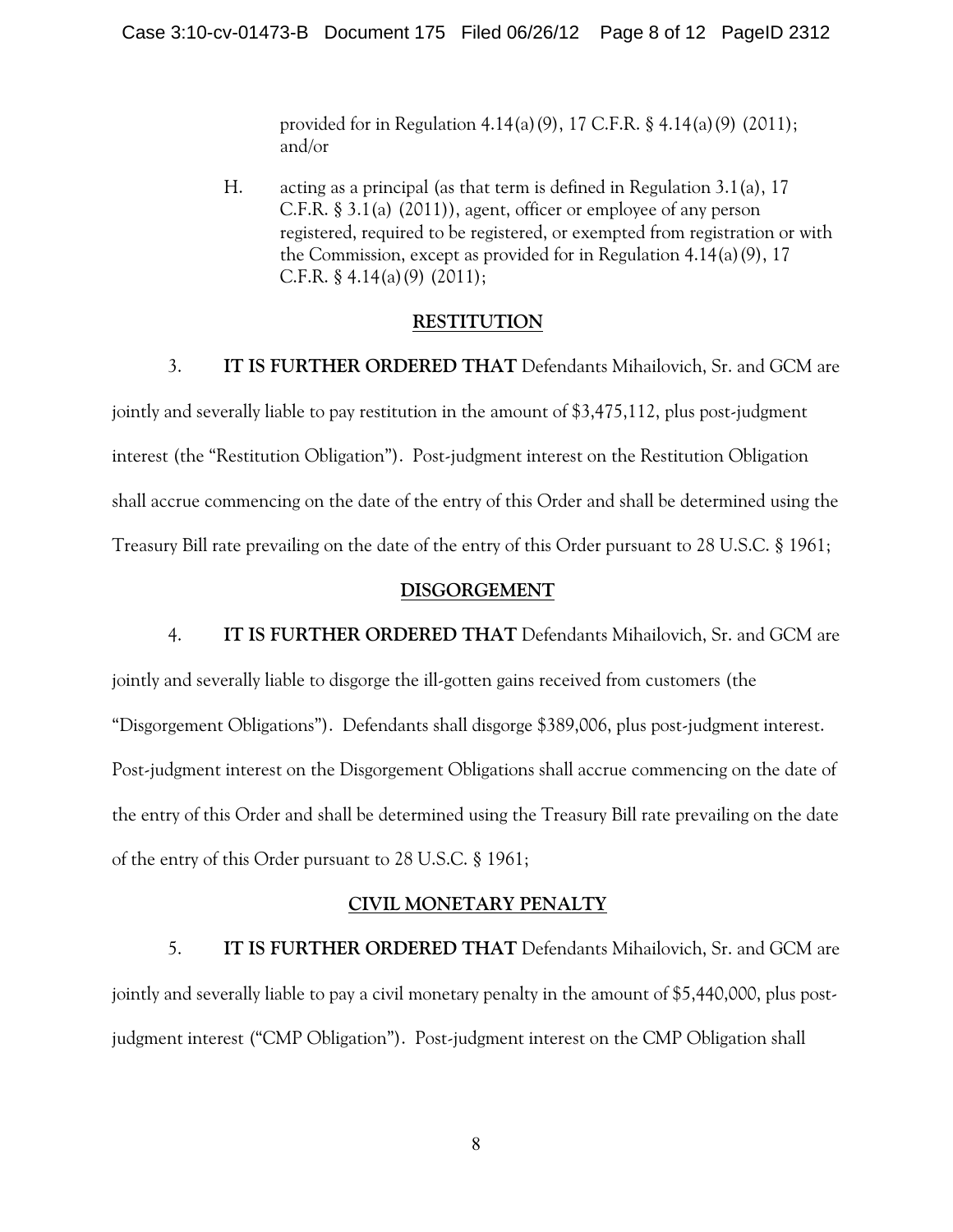accrue commencing on the date of the entry of this Order and shall be determined using the Treasury Bill rate prevailing on the date of the entry of this Order pursuant to 28 U.S.C. § 1961;

6. Defendants Mihailovich, Sr. and GCM shall pay their CMP Obligation by electronic funds transfer, or U.S. postal money order, certified check, bank cashier's check, or bank money order. If payment is to be made by other than electronic funds transfer, Defendants shall make payment payable to the Commodity Futures Trading Commission and deliver it the following address:

Commodity Futures Trading Commission Division of Enforcement Attention: Marie Bateman – AMZ-300 DOT/FAA/MMAC 6500 South MacArthur Boulevard Oklahoma City, OK 73169 Telephone: (405) 954-6569;

7. If payment is to be made by electronic funds transfer, Defendants shall contact Marie Bateman or her successor at the above address to receive payment instructions and shall comply fully with those instructions. Defendants shall accompany the payment of the penalty with a cover letter that identifies the paying Defendant and the name and docket number of the proceeding. Defendants shall simultaneously transmit copies of the cover letter and the form of payment to: (a) Director, Division of Enforcement, Commodity Futures Trading Commission, 1155  $21^{st}$  Street, N.W., Washington, D.C. 20581; and (b) Chief, Office of Cooperative Enforcement, at the same address;

# **APPOINTMENT OF MONITOR AND MATTERS RELATED TO PAYMENTS OF RESTITUTION, DISGORGEMENT AND CIVIL MONETARY PENALTIES**

8. **IT IS FURTHER ORDERED THAT** the National Futures Association ("NFA") is appointed as Monitor to effect payment by Defendants and the distribution of restitution and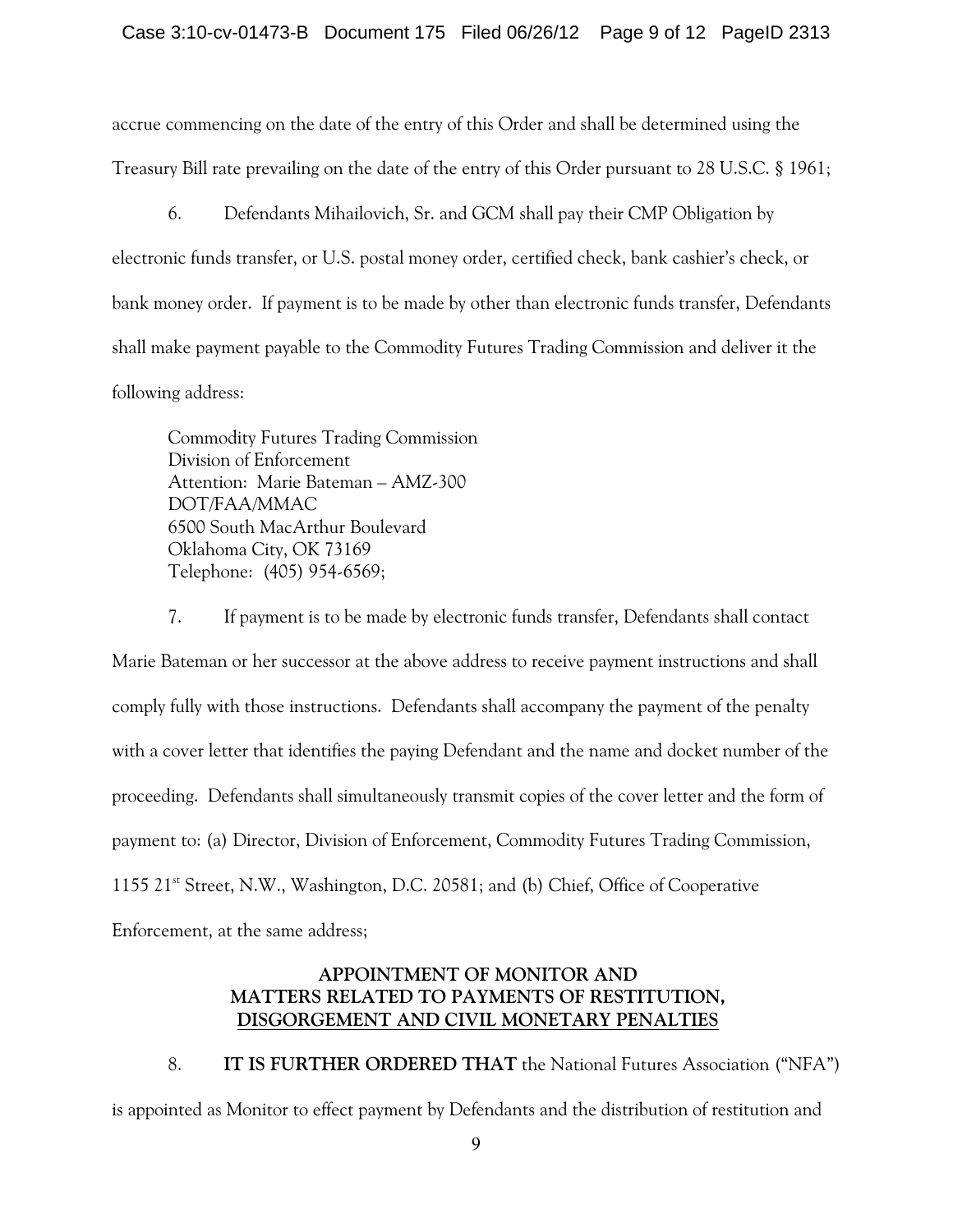#### Case 3:10-cv-01473-B Document 175 Filed 06/26/12 Page 10 of 12 PageID 2314

disgorged funds. The Monitor shall collect restitution and disgorgement payments from Defendants and make distributions to Defendants' customers. Because the Monitor is not being specially compensated for these services, and these services are outside the normal duties of the Monitor, it shall not be liable for any action or inaction arising from its appointment as Monitor, other than actions involving fraud.

9. Defendants shall make their required restitution and disgorgement payments under this Order in the name of the "Growth Capital Management Fund" and shall send such payments by electronic funds transfer, or U.S. postal money order, certified check, bank cashier's check, or bank money order to the Office of Administration, National Futures Association, 300 South Riverside Plaza, Suite 1800, Chicago, Illinois 60606, under a cover letter that identifies the paying Defendant or Relief Defendant and the name and docket number of the proceeding. The Defendant shall simultaneously transmit copies of the cover letter and the form of payment to: (a) Director, Division of Enforcement, Commodity Futures Trading Commission, 1155 21st Street, N.W., Washington, D.C. 20581; and (b) Chief, Office of Cooperative Enforcement, at the same address.

10. The Monitor shall oversee Defendants' Restitution and Disgorgement Obligations, and shall have the discretion to determine the manner of distribution of funds in an equitable fashion to customers or may defer distribution until such time as it may deem appropriate. In the event the amount of restitution payments and/or disgorgement payments to the Monitor are of a *de minimus* nature such that the Monitor determines that the cost of making a distribution to customers is impractical, the Monitor may, in its discretion, treat such restitution and/or disgorgement payments as civil monetary penalty payments, which the Monitor shall forward to

10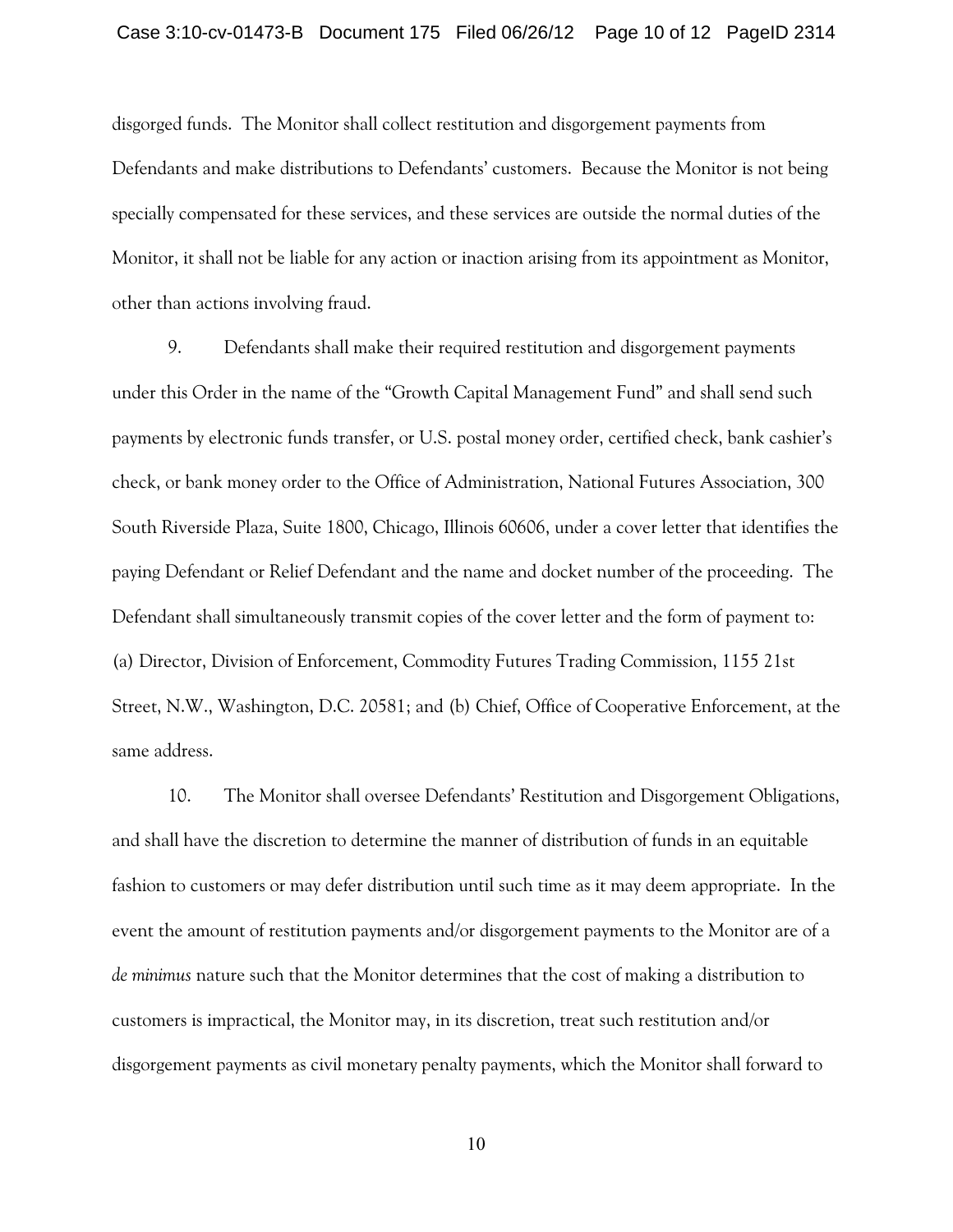## Case 3:10-cv-01473-B Document 175 Filed 06/26/12 Page 11 of 12 PageID 2315

the Commission following the instructions for civil monetary penalties as set forth in paragraphs 5, 6 and 7 of this Order;

11. Defendants shall execute any documents necessary to release funds in any repository, bank, investment or other financial institution wherever located, in order to make partial or total payment toward his Restitution and Disgorgement Obligations;

12. To the extent that funds accrue to the U.S. Treasury as a result of the Restitution and/or Disgorgement Obligations, such funds shall be transferred to the Monitor for disbursement in accordance with the procedures set forth in paragraphs 9 and 10 of this Order;

13. All Payments by Defendants pursuant to this Order shall first be applied to satisfaction of the Restitution Obligation consistent with the authority granted the Monitor above. Restitution shall be paid in the amount allocated to each customer suffering a net loss as set forth in Declaration of Investigator Michelle Bougas, ¶¶ 30-31. After satisfaction of the Restitution Obligation, payments by Defendants pursuant to this Order shall be applied to satisfy Defendants' CMP Obligation;

14. Any acceptance by the Commission or the Monitor of partial payment from Defendant of their Restitution, Disgorgement, and/or CMP Obligations shall not be deemed a waiver of Defendants' obligations to make further payments pursuant to this Order, or a waiver of the Commission's and/or Monitor's right to seek to compel payment from Defendants of any remaining balance;

## **MISCELLANEOUS PROVISIONS**

#### **IT IS FURTHER ORDERED THAT**:

15. Prohibition on Transfer of Funds: Defendants shall not transfer or cause others to transfer funds or other property to the custody, possession or control of any other person or entity